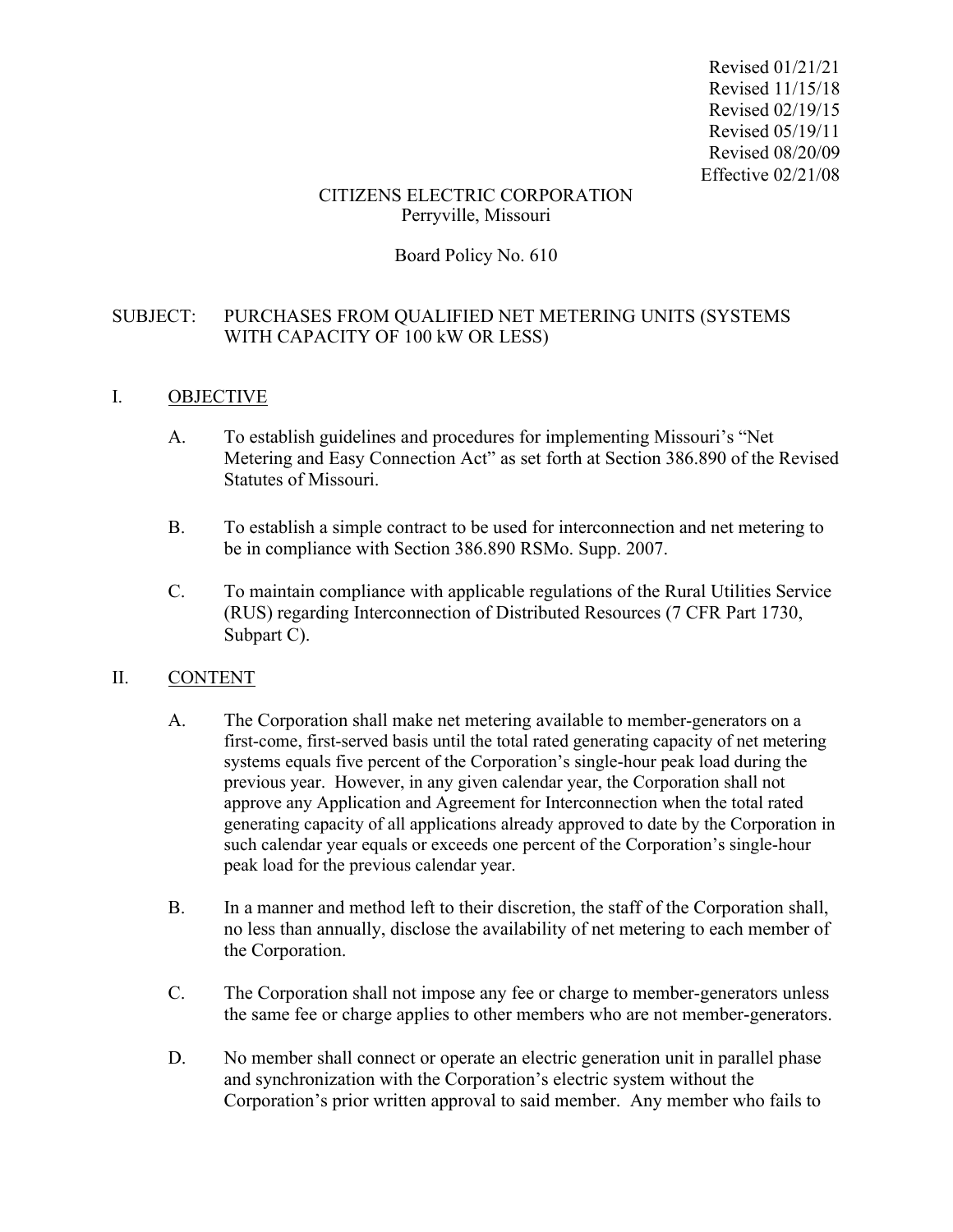obtain prior written approval for connection and operation of an electric generation unit in parallel phase and synchronization shall be subject to immediate disconnect, without notice, of both the interconnected electric facilities and the member's electric service to their premises.

- E. A member assuming ownership or control of an existing interconnected generation unit shall file a new application with the Corporation.
- F. The Corporation's application process shall use an all-in-one document that includes a simple interconnection request, simple procedures, and a brief set of terms and conditions.
- G. The staff of the Corporation shall submit to the Board of Directors annually a report on net metering. The report shall at a minimum contain the following information for the previous calendar year:
	- 1. The total number of member-generator facilities;
	- 2. The total estimated generating capacity of all interconnected membergenerators; and
	- 3. The total estimated net kilowatt-hours received from member-generators.
- H. The Board of Directors hereby adopts the form of "Application and Agreement for Interconnection and Net Metering of Systems with Capacity of 100 kW or Less", attached hereto and incorporated herein by referenced.
- I. The Corporation shall no less than once every five years reconsider the contents of this Policy and at such time make any updates to this Policy as deemed necessary by the Board of Directors.

# III. RESPONSIBILITY

A. The management and staff of the Corporation are responsible for the administration of this Policy.

# APPROVED:

William *Odneal* 

 $\frac{1/21/21}{\text{Date}}$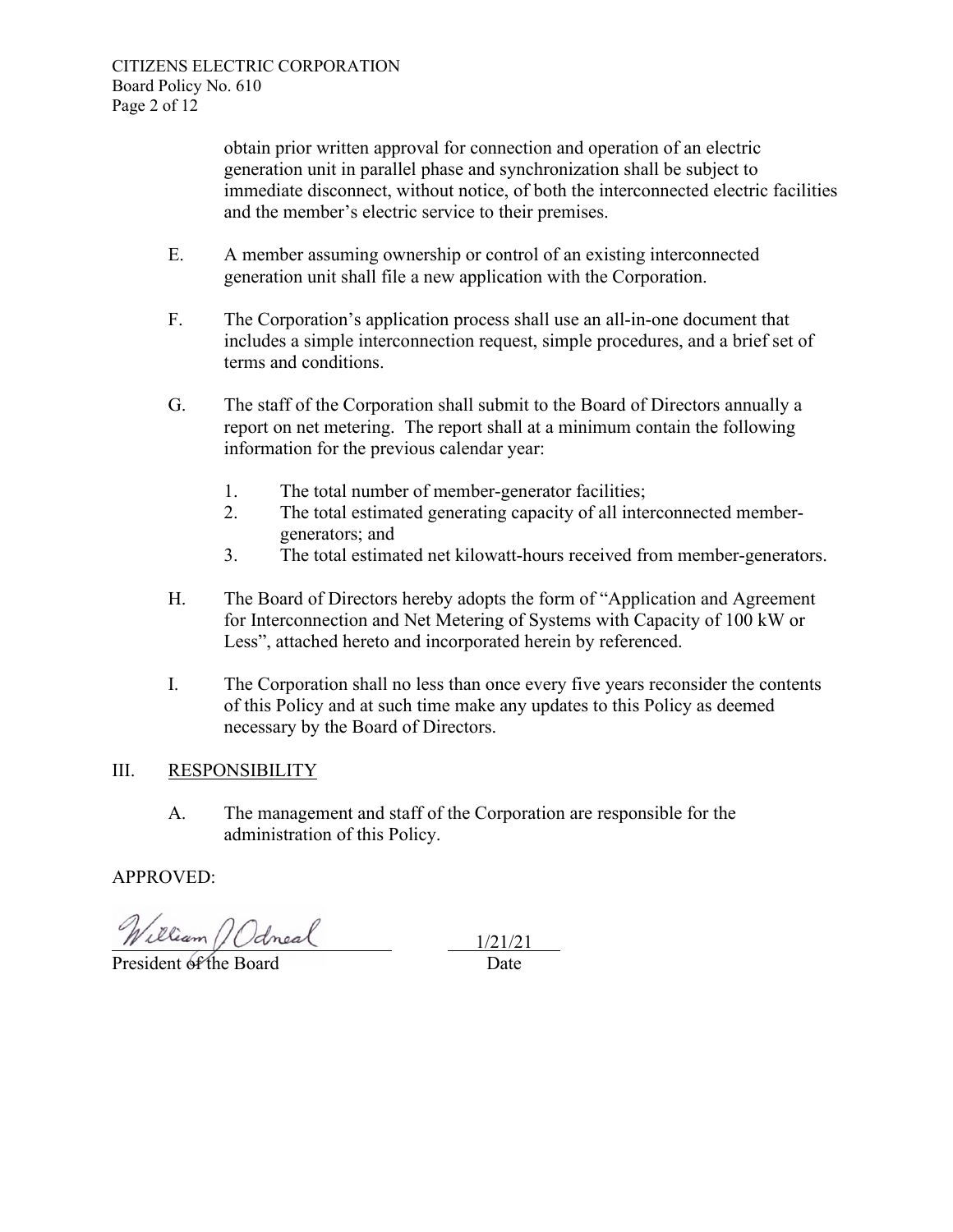### **APPLICATION AND AGREEMENT FOR INTERCONNECTION AND NET METERING OF SYSTEMS WITH CAPACITY OF 100 kW OR LESS**

*CEC Use Only:*  **RECEIVED: BY:** 

#### **PROCEDURES:**

#### **I. Members Applying for New Interconnection/Submission of Plans/Specifications.**

Complete Sections **A, B, C, D, E** and **F**, attach all required documents, plans, diagrams, etc. as required by the applicable section(s) of this Application and Agreement, enclose payment for any applicable costs or other aid to construction, and return to Member Services, Citizens Electric Corporation, 1500 Rand Avenue, Perryville, Missouri 63775.

If the rated output of the proposed Member-Generator's System is less than 10 kW, you will be provided with an approval or denial of this Application and Agreement within thirty (30) days of receipt by Citizens Electric Corporation (the "Corporation"). If the rated output of the Member-Generator System is more than 10 kW but less than 100 kW, you will be provided with an approval or denial of this Application and Agreement within ninety (90) days of receipt by the Corporation. If this Application and Agreement is denied, you will be provided with the reason(s) for the denial. Applications for a Member-Generator System with a rated output of 100 kW or more will be considered on a case-by-case basis, will require an interconnection study to be performed at the Member-Generator's sole cost, and will be subject to a separate contract with different terms and conditions.

NOTE: Net metering is not compatible with Prepaid Metering. Any proposed Member-Generator currently on Prepaid Metering who wishes to apply for net metering will be reverted to monthly billing under the Corporation's applicable rate policy for the load served.

Upon approval of a completed Application and Agreement (Section **G**.), the Corporation will interconnect the Member-Generator's System to the Corporation's electrical system within fifteen (15) business days if electric service already exists to the premises or no later than fifteen (15) business days after service is established to the premises, unless the Member-Generator and the Corporation mutually agree to a later date.

### **II. Members Assuming Ownership or Operational Control of an Existing Interconnected Member-Generator System.**

If no changes or modifications are being made to the existing Member-Generator System, complete Sections **A, B, D,** and **F** of this Application and Agreement, attach all required documents, diagrams, etc. as required by the applicable section(s) of this Application and Agreement, and return to the Corporation for review and final approval (Section **G**).

If any change has been made to the existing Member-Generator System, a new Application and Agreement must be completed.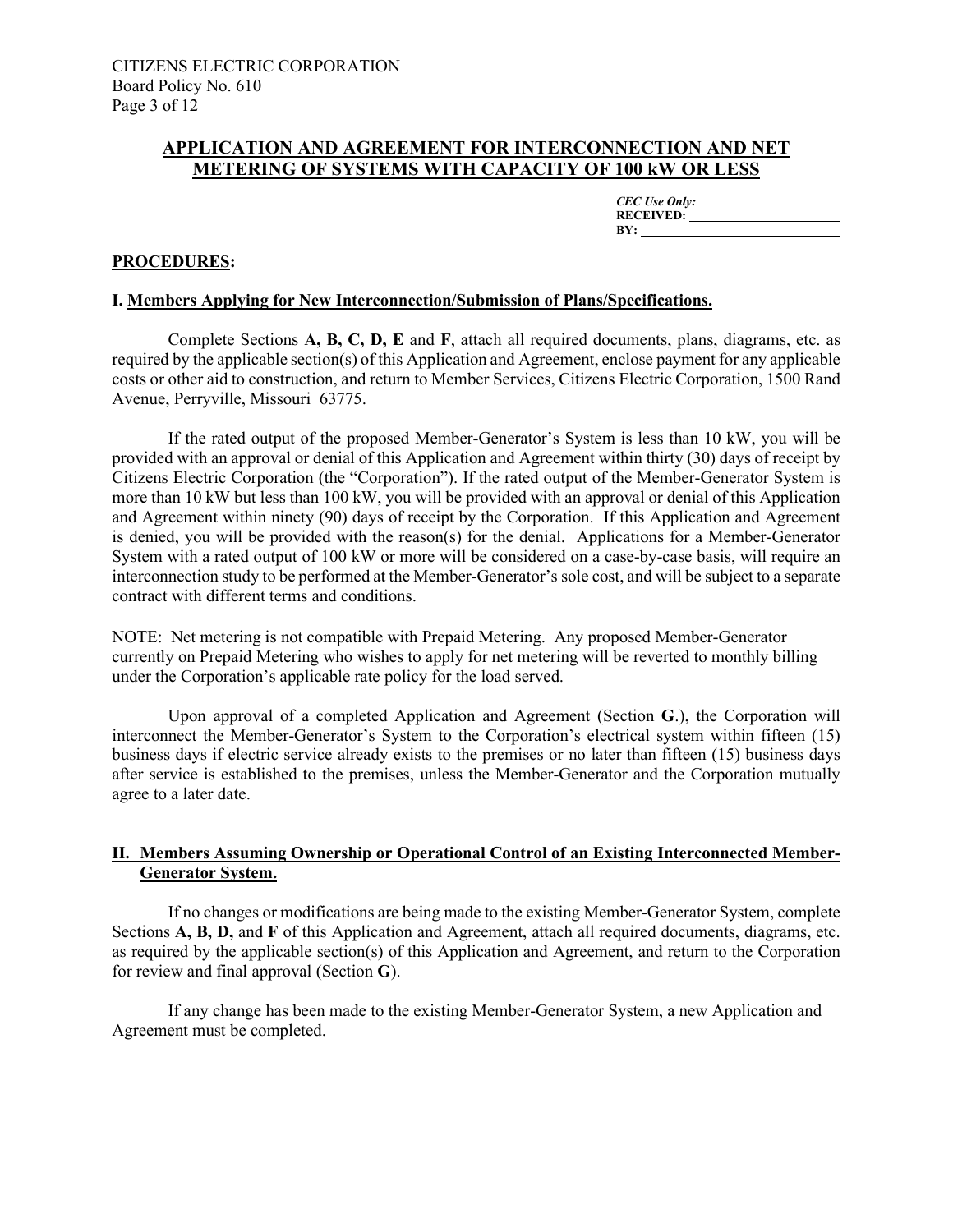### CITIZENS ELECTRIC CORPORATION Board Policy No. 610 Page 4 of 12

# **INTERCONNECTION REQUEST**

| <b>Section A. Member-Generator's Information</b> |                                                                                                |  |  |  |  |
|--------------------------------------------------|------------------------------------------------------------------------------------------------|--|--|--|--|
|                                                  |                                                                                                |  |  |  |  |
|                                                  |                                                                                                |  |  |  |  |
|                                                  |                                                                                                |  |  |  |  |
|                                                  | Service/Street Address (if different from above): _______________________________              |  |  |  |  |
|                                                  |                                                                                                |  |  |  |  |
|                                                  |                                                                                                |  |  |  |  |
|                                                  |                                                                                                |  |  |  |  |
|                                                  | <b>Section B. Member-Generator's System Information</b>                                        |  |  |  |  |
|                                                  | <b>For New Installations:</b>                                                                  |  |  |  |  |
|                                                  |                                                                                                |  |  |  |  |
|                                                  | Type of System to be Installed (circle one)                                                    |  |  |  |  |
|                                                  | Wind: Manufacturer's Name Plated Output: DC Power Rating: (rated) _______ kW; (max) ______ kW  |  |  |  |  |
|                                                  | Solar: Number of Panels _________ Wattage per Panel ________ Total DC Wattage _______ kW       |  |  |  |  |
|                                                  | Number of Inverters _________ Inverter Wattage __________ kW                                   |  |  |  |  |
|                                                  | Inverter Output AC: ______ Voltage Phase (Pick One): Single Phase _____ or 3 Phase             |  |  |  |  |
|                                                  | Other System Type: Fuel Cell _ Other (describe) ________________________________               |  |  |  |  |
|                                                  | Does your system have a battery back-up? __ Yes __ No                                          |  |  |  |  |
|                                                  |                                                                                                |  |  |  |  |
|                                                  | Inverter/Interconnection Equipment Manufacturer:                                               |  |  |  |  |
|                                                  | Inverter/Interconnection Equipment Model No.:                                                  |  |  |  |  |
|                                                  | Are Required Wiring Diagram, System Plans & Specifications Attached? Yes____ No ____           |  |  |  |  |
|                                                  | Inverter/Interconnection Equipment Location (describe): ________________________               |  |  |  |  |
|                                                  | Outdoor Manual / Utility Accessible & Lockable Disconnect Switch Location (describe):          |  |  |  |  |
|                                                  | Does the inverter comply with the requirements of UL 1741 and IEEE 1547 such that an Automatic |  |  |  |  |
|                                                  | Mechanism to Disable the System and Prevent Back-feed exists? Yes<br>No.                       |  |  |  |  |

Existing Electrical Service Capacity: \_\_\_\_\_\_\_ Amperes Voltage: \_\_\_\_\_\_\_ Volts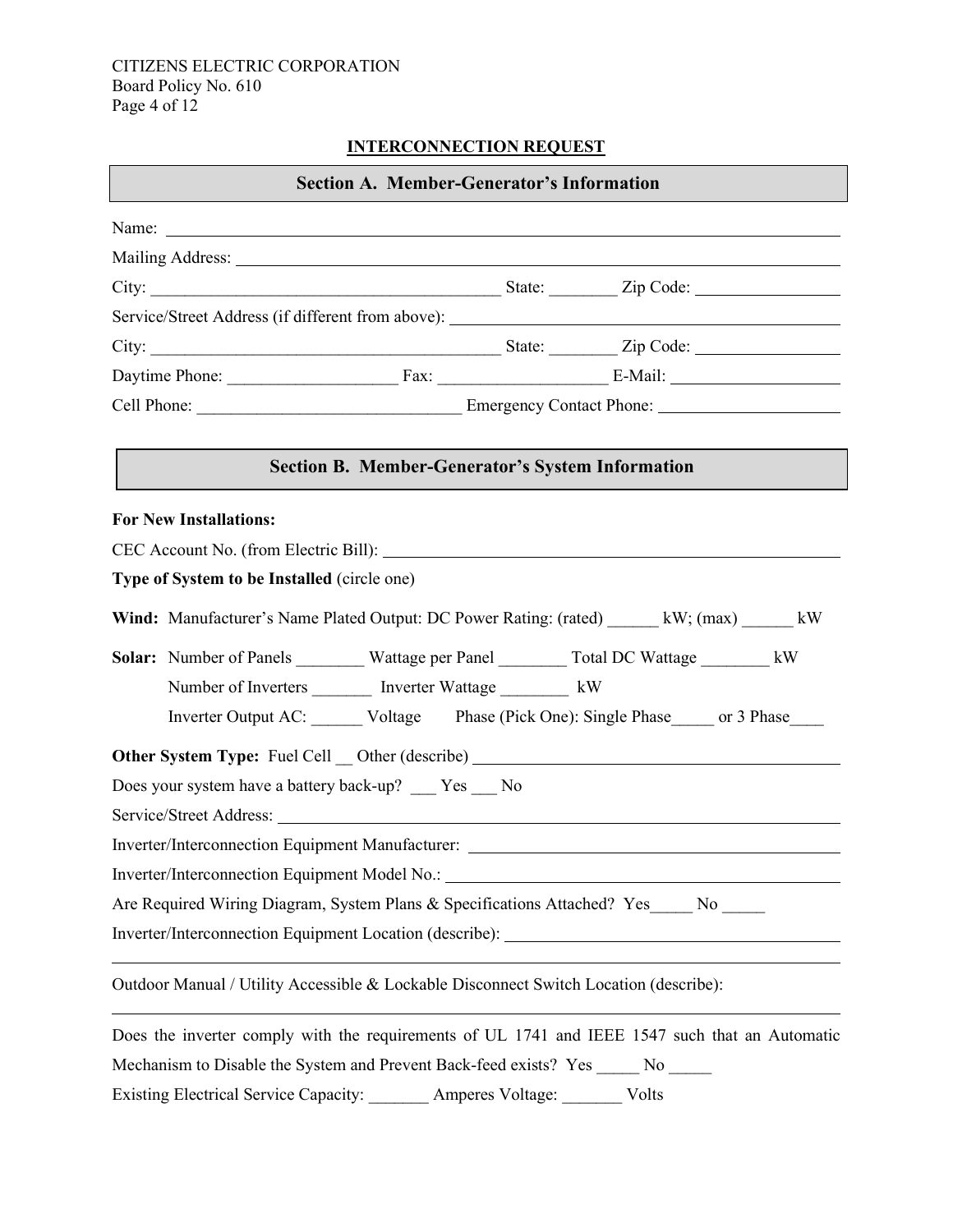Service Character: Single Phase Three Phase

#### **For Members Assuming Ownership of an Existing System with NO MODIFICATIONS:**

I am aware of the Member-Generator System installed on my premises by the previous owner who was (Previous Owner) and (Previous Owner) and (Previous Owner) and (Previous Owner) and (Previous Owner) and  $(1)$ I hereby affirm that no changes or modifications have been made to the Member-Generator System since taking ownership thereof and all System and/or Installation Information is set forth on the Previous Owner's Application and Agreement.

| <b>Section C. Installation Information</b> |                                                                                                                                                                                                                                |  |                                                                                  |  |  |  |  |  |
|--------------------------------------------|--------------------------------------------------------------------------------------------------------------------------------------------------------------------------------------------------------------------------------|--|----------------------------------------------------------------------------------|--|--|--|--|--|
|                                            |                                                                                                                                                                                                                                |  | County / City Permit Number (if applicable): ___________________________________ |  |  |  |  |  |
|                                            |                                                                                                                                                                                                                                |  |                                                                                  |  |  |  |  |  |
|                                            |                                                                                                                                                                                                                                |  |                                                                                  |  |  |  |  |  |
|                                            |                                                                                                                                                                                                                                |  |                                                                                  |  |  |  |  |  |
|                                            | Mailing Address: National Address: National Address: National Address: National Address: National Address: National Address: National Address: National Address: National Address: National Address: National Address: Nationa |  |                                                                                  |  |  |  |  |  |
|                                            |                                                                                                                                                                                                                                |  |                                                                                  |  |  |  |  |  |
|                                            |                                                                                                                                                                                                                                |  |                                                                                  |  |  |  |  |  |
|                                            |                                                                                                                                                                                                                                |  |                                                                                  |  |  |  |  |  |
|                                            | Qualified Professional Electrician or Engineer Who Will Inspect/Certify Installation:                                                                                                                                          |  |                                                                                  |  |  |  |  |  |
|                                            | Name:                                                                                                                                                                                                                          |  |                                                                                  |  |  |  |  |  |
|                                            |                                                                                                                                                                                                                                |  |                                                                                  |  |  |  |  |  |
|                                            | City:                                                                                                                                                                                                                          |  | State: <u>Zip Code: Zip Contract Number</u>                                      |  |  |  |  |  |
| Phone:                                     | Fax:                                                                                                                                                                                                                           |  |                                                                                  |  |  |  |  |  |

The Member-Generator's proposed System hardware complies with all applicable National Electrical Safety Code (NESC), National Electric Code (NEC), Institute of Electrical and Electronics Engineers (IEEE) and Underwriters Laboratories (UL) requirements for electrical equipment and their installation. As applicable to System type, these requirements include, but are not limited to, UL 1741, IEEE 9292000, IEEE 1547-2003, IEEE 1547TM—Standard for Interconnecting Distributed Resources with Electric Power Systems, approved June 12, 2003, and IEEE 1547.1TM—Standard Conformance Test Procedures for Equipment Interconnecting Distributed Resources with Electric Power Systems, approved June 9, 2005. The proposed installation complies with all applicable state regulations, local electrical codes and all reasonable safety requirements of the Corporation. The proposed System has a lockable, visible, manual disconnect device, clearly marked "Distributed Generation Disconnect" accessible at all times to the Corporation's personnel located at the metering point or other location mutually agreed to between Member-Generator and the Corporation. In addition to the one lockable, visible disconnect device, the System has a functioning mechanism that automatically disables the Member-Generator's System and interrupts the flow of electricity back onto the Corporation's distribution system in the event that electrical service to the Member-Generator is interrupted, thereby preventing the possibility of back-feed.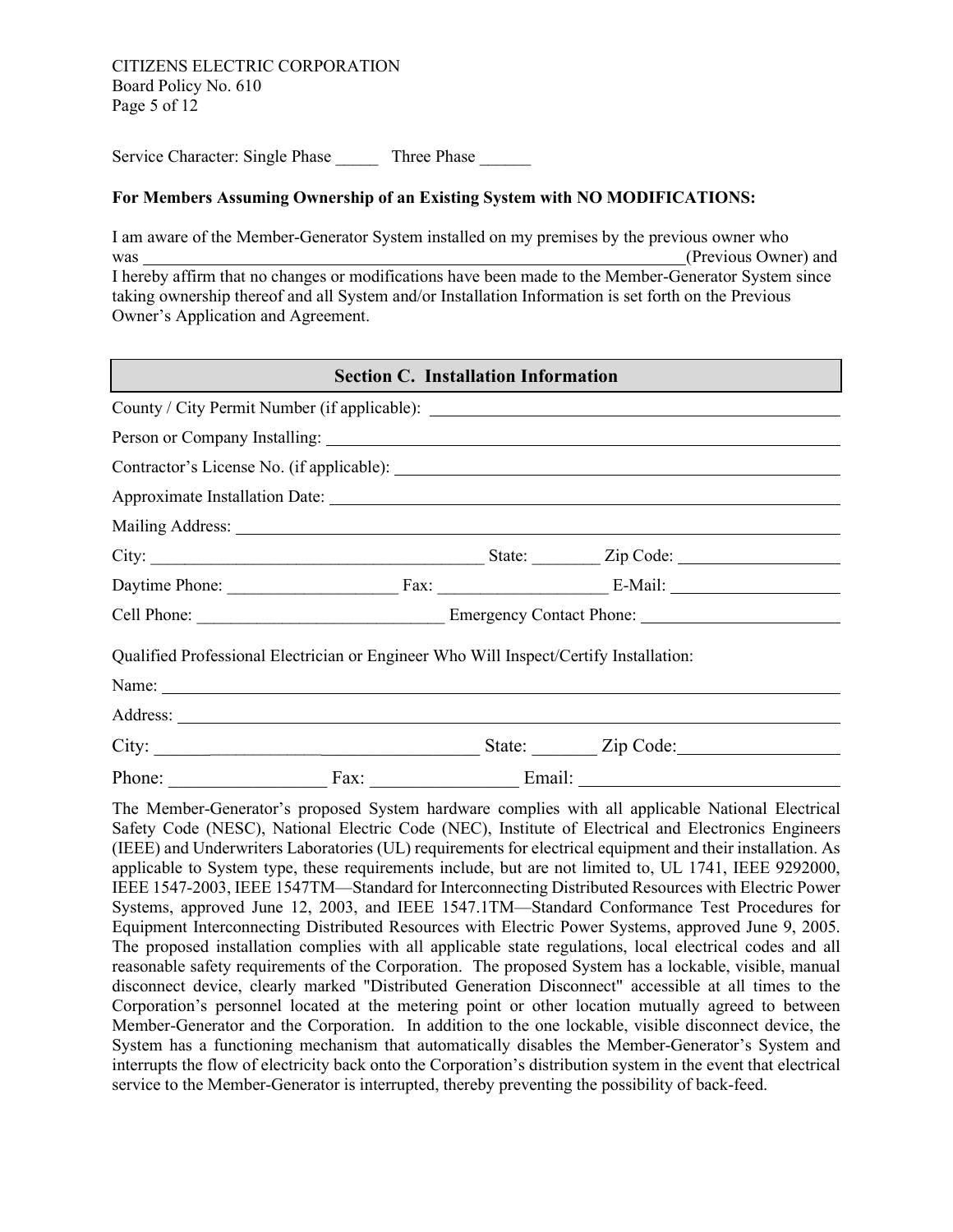The Member-Generator's proposed System has functioning controls as specified by IEEE and UL standards, including, but not limited to, control to prevent voltage flicker, DC injection, over voltage, undervoltage, overfrequency, underfrequency, and overcurrent, and to provide for System synchronization to the Corporation's electrical system. The proposed System does have an anti-islanding function that prevents the generator from continuing to supply power when the Corporation's electric system is not energized or operating normally. If the proposed System is designed to provide uninterruptible power to critical loads, either through energy storage or back-up generation, the proposed System includes a parallel blocking scheme for this backup source that prevents any backflow of power to the Corporation's electrical system when the electrical system is not energized or not operating normally.

Signature of Installer: \_\_\_\_\_\_\_\_\_\_\_\_\_\_\_\_\_\_\_\_\_\_\_\_\_\_\_\_\_\_\_\_\_\_\_\_\_\_\_\_\_\_\_\_\_\_\_\_\_\_\_ Date:

Print Name:

## **Section D. Terms and Conditions**

In addition to abiding by the Corporation's Bylaws, rules, policies and regulations, Member-Generator, by completing and signing this Application and Agreement, agrees to comply with the following specific terms and conditions:

**1. Required Documentation.** Member-Generator shall provide a site specific wiring diagram, the plans and specifications describing the net metering, parallel generation, and interconnection facilities (herein collectively referred to as the "Member-Generator's System") and submit them to the Corporation as set forth in this Application and Agreement. Member-Generator shall design their net metering system in general accordance with one of the Corporation's previously approved arrangements for net metering installations. Examples of the Corporation's one-line diagrams for a solar net metering installation are set forth in the Corporation's Net Metering Guidelines available upon request to aid the Member-Generator in designing a net metered system. The Corporation does not guarantee or warrant the safety or reliability of any previously approved net metering installation arrangements. Member-Generator should consult with a Qualified Professional Electrician or Engineer.

**2. Binding Contract.** When this fully completed and executed Member-Generator Application and Agreement receives final approval from the Corporation, it shall become a binding contract and shall govern your relationship with the Corporation in regard to interconnection and net metering of the Member-Generator's System. All Applications and Agreements receiving final approval from the Corporation must be acted upon by the Member-Generator within one year of the date of approval.

**3. Operation/Disconnection.** If it appears to the Corporation, at any time and in the reasonable exercise of its judgment, that operation of the Member-Generator's System is adversely affecting safety, power quality or reliability of the Corporation's electrical system, the Corporation may immediately disconnect and lock-out Member-Generator's System from the Corporation's electrical system. Member-Generator shall permit the Corporation's employees and inspectors reasonable access to inspect, test, and examine Member-Generator's System to determine if same is adversely affecting safety, power quality or reliability of the Corporation's electrical system.

**4. Metering Equipment.** Member-Generator's System shall be equipped with sufficient metering equipment capable of measuring the net amount of electrical energy both produced and consumed by the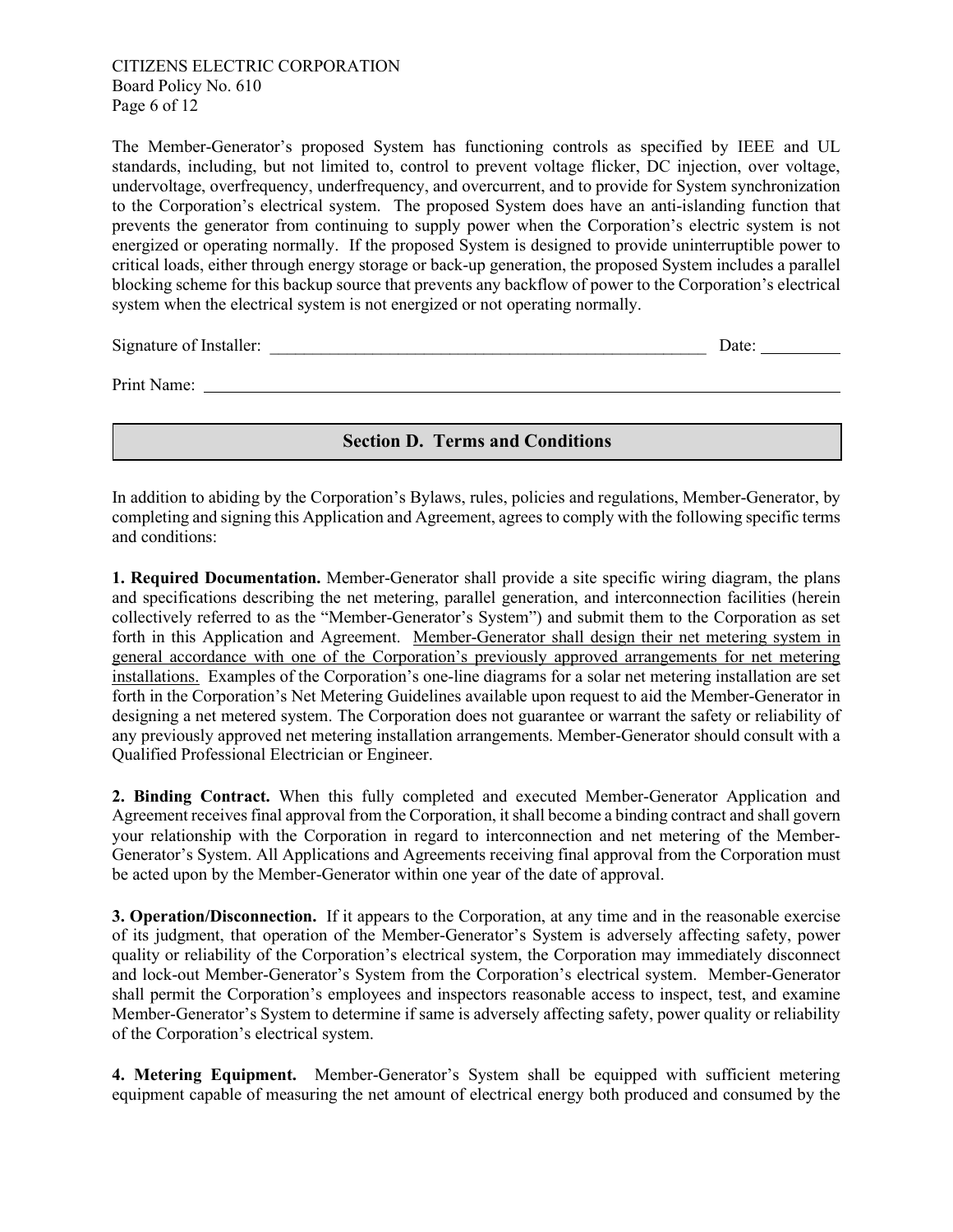CITIZENS ELECTRIC CORPORATION Board Policy No. 610 Page 7 of 12

Member-Generator, either by employing a single, bi-directional meter that measures the amount of electrical energy produced and consumed, or by employing multiple meters that separately measure the Member-Generator's consumption and production of electricity.

**5. Costs of Generator System, Additional Metering and Other Equipment.** Member-Generator shall, at Member-Generator's cost and expense, install, operate, maintain, repair, and inspect, and otherwise be fully responsible for Member-Generator's System. Member-Generator further agrees to pay or reimburse the Corporation for all costs of additional metering beyond the Member-Generator's existing meter equipment and any additional distribution equipment necessary for the Corporation to interconnect the Member-Generator's System. The Corporation shall in its sole discretion determine the specific type of metering equipment necessary for the Corporation to interconnect the Member-Generator's System.

Upon written request of the Member-Generator, the Corporation may initially pay the costs of additional metering and distribution equipment necessary for the Corporation to interconnect the Member-Generator's System. Thereafter, such costs, including a reasonable interest charge, shall be repaid by the Member-Generator to the Corporation over the course of twelve billing cycles following interconnection of the Member-Generator's System. Should Member-Generator fail to pay the monthly payment or pay late, the remaining balance shall immediately become due and payable to the Corporation.

Members-Generator's payment or reimbursement of the Corporation's costs for additional metering and other equipment shall be construed as aid to construction only, and Member-Generator will not acquire any ownership interest in meters, wiring, safety devices or other equipment installed by the Corporation at Members-Generator's site. The Corporation may install and maintain, at its expense, load research metering for monitoring the Member-Generator's energy generation and usage and thereafter use or disclose to others all data collected in any manner deemed appropriate by the Corporation.

**6. Severability.** If any portion or provision of this Application and Agreement is held or adjudged to be invalid or illegal or unenforceable by any court of competent jurisdiction, such portion shall be deemed separate and independent, and the remainder of this Application and Agreement shall remain in full force and effect.

**7. Counterparts/Electronic Signatures.** This Agreement may be signed and executed in two or more counterparts, each of which shall be deemed an original, but all of which shall constitute but one and the same instrument. This Agreement may be executed by facsimile or other means of electronic communication and such shall be fully binding and effective for all purposes. Facsimile and electronically communicated signatures shall be treated the same as original signatures.

**8. Meter Reading.** The meter reading necessary to determine the net amount of electrical energy produced and consumed by the Member-Generator shall be conducted by the Corporation monthly. The term "monthly" for billing purposes shall mean the period between any two consecutive regular readings by the Corporation for the meter(s) at the Member-Generator's System, such readings to be taken as nearly as may be practicable every thirty (30) days.

Member-Generator shall supply, without cost to the Corporation, an accessible and suitable location, as mutually agreed to between Member-Generator and the Corporation, for the meter(s) used for billing, load research and emergency disconnection equipment. All meters used for billing, load research and emergency disconnection equipment shall be accessible at all times to the Corporation's personnel.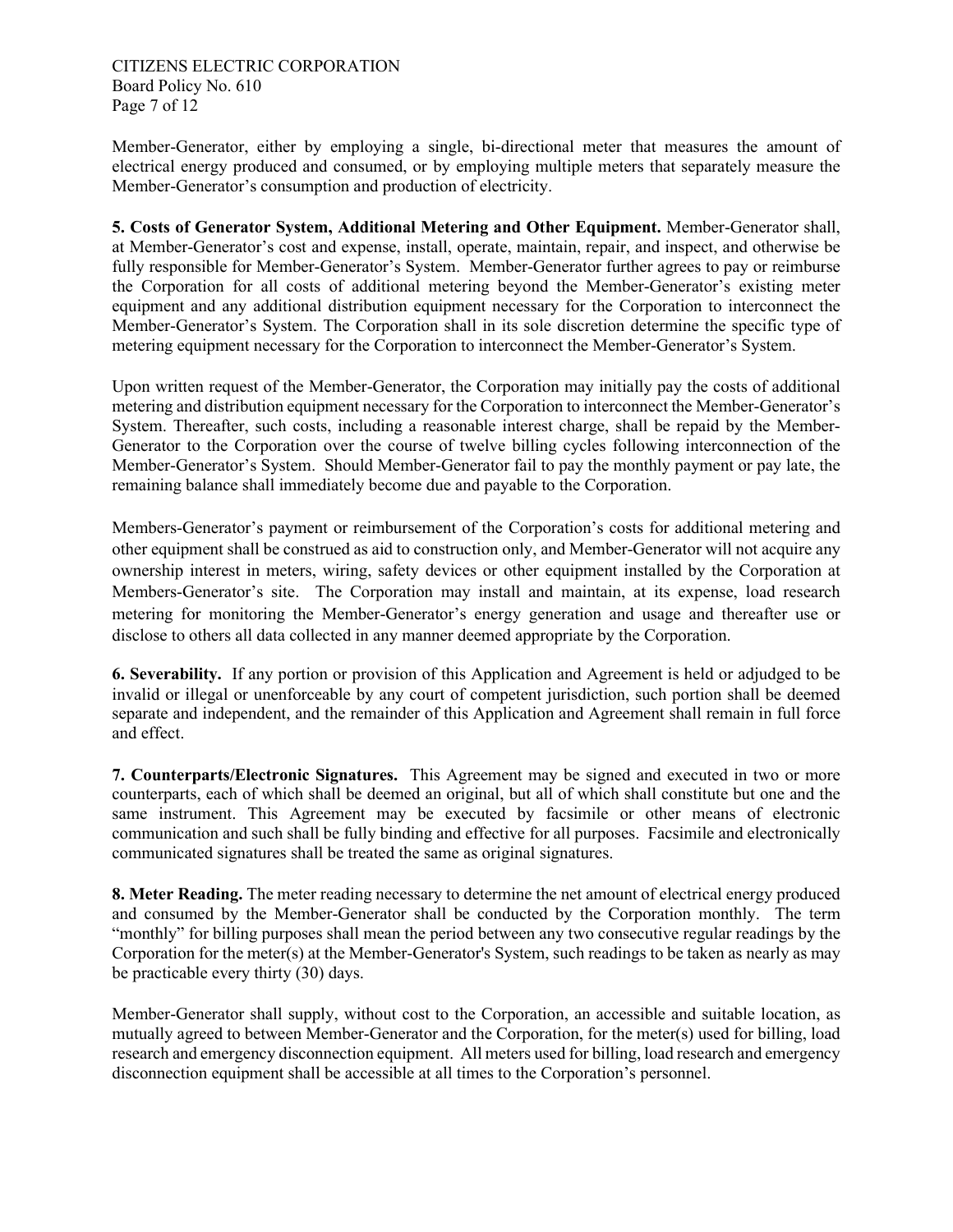**9. Energy Value and Billing.** Section 386.890 RSMo. Supp. 2007 sets forth the method and manner of valuation and billing of electric energy provided by the Corporation to Member-Generator and by Member-Generator to the Corporation.

The value of that amount of electric energy delivered by the Corporation and consumed by Member-Generator in excess of the amount of electric energy generated by the Member-Generator's System shall be billed in accordance with the Corporation's rate schedule applicable to members in the same rate class as the Member-Generator.

The value of that amount of electric energy delivered by Member-Generator to the Corporation's system in excess of the amount of electric energy consumed by the Member-Generator shall be determined by multiplying the number of excess kWh delivered by Member-Generator to the Corporation by the average monthly kWh charge from Wabash Valley Power Association, Inc. ("WVPA") during the billing period. The Member-Generator shall receive credits equal to the value of the electric energy delivered to the Corporation. Credits will be applied to the next billing period following issuance of the credits. The credits shall expire without any compensation at the earlier of either twelve months after their issuance or when the Member-Generator disconnects service or terminates the net metering relationship with the Corporation.

**10. Corporation's Limited Liability.** With respect to the Corporation's provision of electric service to Member-Generator and the services provided by the Corporation pursuant to this Application and Agreement, the Corporation's liability shall be limited to claims, losses, costs and expenses that result from the Corporation's gross negligence or other willful misconduct, shown by clear and convincing evidence, in connection with the operation or maintenance of its electric distribution system.

**11. No Energy Sales to Corporation.** Member-Generator agrees that interconnection of the Member-Generator's System with the Corporation's electrical system does not grant Member-Generator the right to export power, nor does it constitute an agreement by the Corporation to purchase power or wheel Member-- Generator's excess power.

**12. Terms and Termination Rights.** This Application and Agreement becomes effective when signed by all parties hereto, and shall continue in effect until terminated. Thereafter, Member-Generator may terminate this Application and Agreement at any time by giving the Corporation at least thirty (30) days' prior written notice. In such event, Member-Generator shall, no later than the date of termination of the Application and Agreement, completely disconnect Member-Generator's System from parallel operation with the Corporation's electric distribution system. A representative of the Corporation shall be present to witness the disconnect of the Member-Generator's System or thereafter have the right to examine the Member-Generator's System so as to verify that it has been physically disconnected from the Corporation's electrical system. Any party may terminate this Agreement by giving the other parties at least thirty (30) days' prior written notice that another party is in default of any of the terms and conditions of this Application and Agreement, except default by Member-Generator in payment of their power bill from the Corporation, so long as the notice specifies the basis for termination, and there is a reasonable opportunity to cure the default. If Member-Generator is in default because of failure to timely pay their power bill, the Corporation may terminate this Application and Agreement upon disconnection of electric service by the Corporation to Member-Generator under the Corporation's applicable policies. This Application and Agreement may also be terminated at any time by mutual written agreement of the parties hereto.

**13. Transfer of Ownership/Change in Output.** If ownership or operational control of Member-Generator's System transfers to any other party than Member-Generator, a new Application and Agreement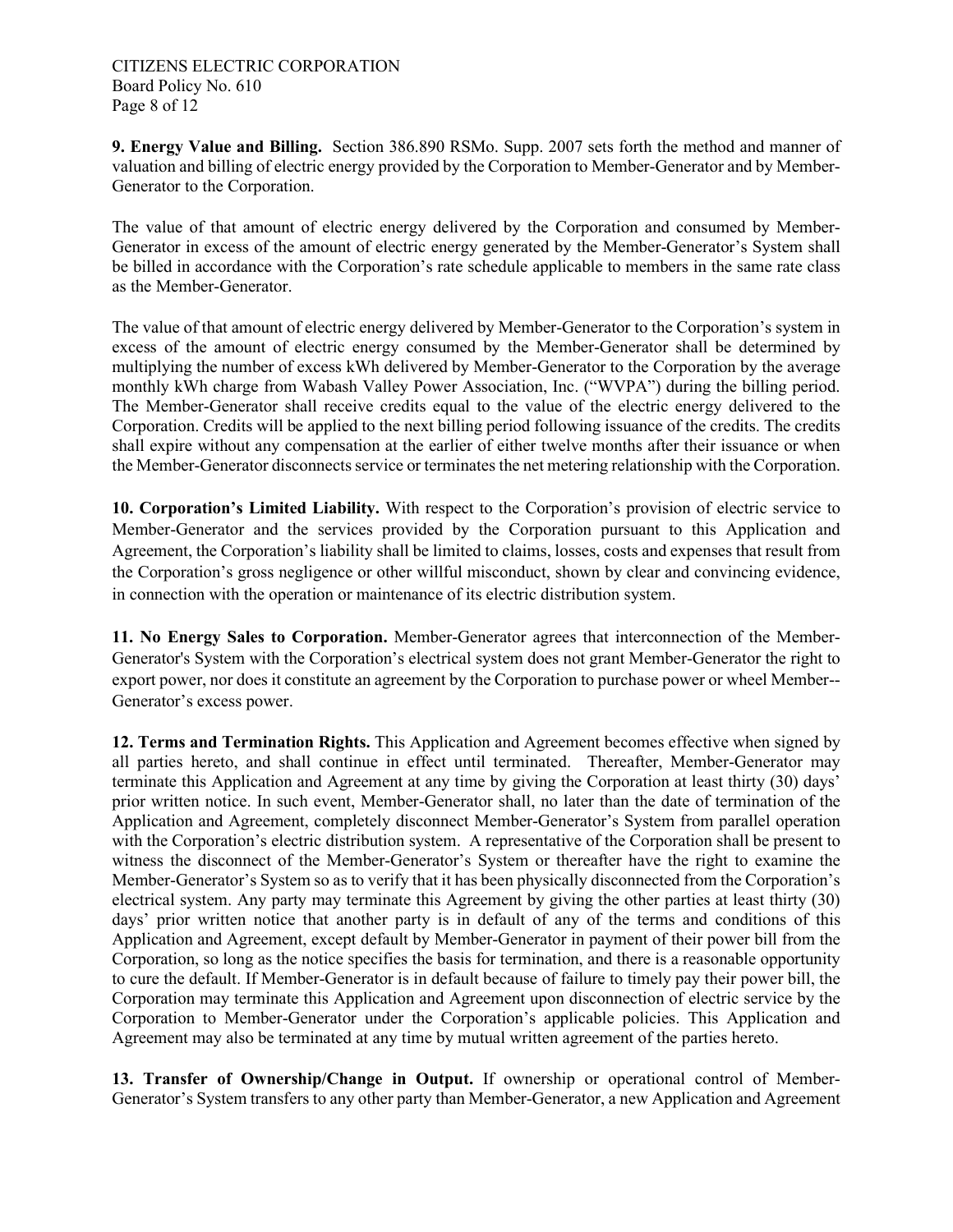must be completed by the person or persons taking over ownership or operational control of the existing Member-Generator's System. **The Corporation shall be notified in writing no less than thirty (30) days before Member-Generator anticipates transferring ownership or operational control of Member-Generator's System.** The person or persons taking over operational control of Member-Generator's System must submit a new Application and Agreement to the Corporation in order for the existing Member-Generator System to remain interconnected with the Corporation's electrical system and conduct a test as provided for in Section 14 below and provide a copy of the test results with the new Application and Agreement. If the Member-Generator anticipates a change in the rated output of the Member-Generator's System, a new Application and Agreement must be completed for the Member-Generator's System prior to effecting such change in rated output.

**14. Maintenance and Operation.** Member-Generator agrees to maintain their system and facilities in accordance with applicable manufacturer's recommended maintenance schedule and standard prudent engineering practices. Member-Generator covenants and agrees to operate their system, facilities and equipment so as to minimize the likelihood for a malfunction or other disturbance, damaging or otherwise affecting or impairing the Corporation's electrical system. Member-Generator shall comply with all applicable laws, regulations, zoning, building codes, safety rules and other environmental regulations or restrictions applicable to the design, installation, operation and maintenance of the Member-Generator's System.

Member-Generator must, at least once every year, conduct a test to confirm that Member-Generator's System automatically ceases to energize the output (interconnection equipment output voltage goes to zero) within two (2) seconds of being disconnected from the Corporation's electrical system. An Annual Test form is attached hereto as Exhibit A for use by Member-Generator in conducting its annual test. Disconnecting the Member-Generator's System from the Corporation's electrical system at the visible disconnect switch and measuring the time required for the unit to cease to energize the output shall satisfy this test. Member-Generator shall maintain a record of the results of these tests and, upon request by the Corporation, shall provide a copy of the test results to the Corporation. If Member-Generator is unable to provide a copy of the test results upon request, the Corporation shall notify Member-Generator by mail that Member-Generator has thirty (30) days from the date Member-Generator receives the request to provide the Corporation with the results of a test. If Member-Generator does not provide the Corporation with the test results within the thirty (30) day time period or if the test results provided to the Corporation show that Member-Generator's net metering unit is not functioning correctly, the Corporation may immediately disconnect Member-Generator's System from the Corporation's electrical system. If Member-Generator's equipment ever fails this test, Member-Generator shall immediately disconnect Member-Generator's System from the Corporation's electrical system. Member-Generator's System shall not be reconnected to the Corporation's electrical system by the Member-Generator until Member-Generator's System is repaired and operating in a normal and safe manner. The Corporation shall have the right to have a representative present and informed when any such tests are conducted. The Corporation does not warrant the testing procedures or results by the presence of its representative.

Member-Generator is responsible for protecting their equipment from transient high voltage spikes caused by lightning and/or transient low voltage conditions caused by faults or short circuits, and from any other causes or events. Therefore, the Corporation shall not be responsible for damage to Member-Generator's equipment allegedly caused by transient high voltage spikes caused by lightning and/or transient low voltage conditions caused by faults or short circuits or other causes or events.

Member-Generator agrees to notify the Corporation no less than thirty (30) days prior to modification of the components or design of the Member-Generator's System that in any way may degrade or significantly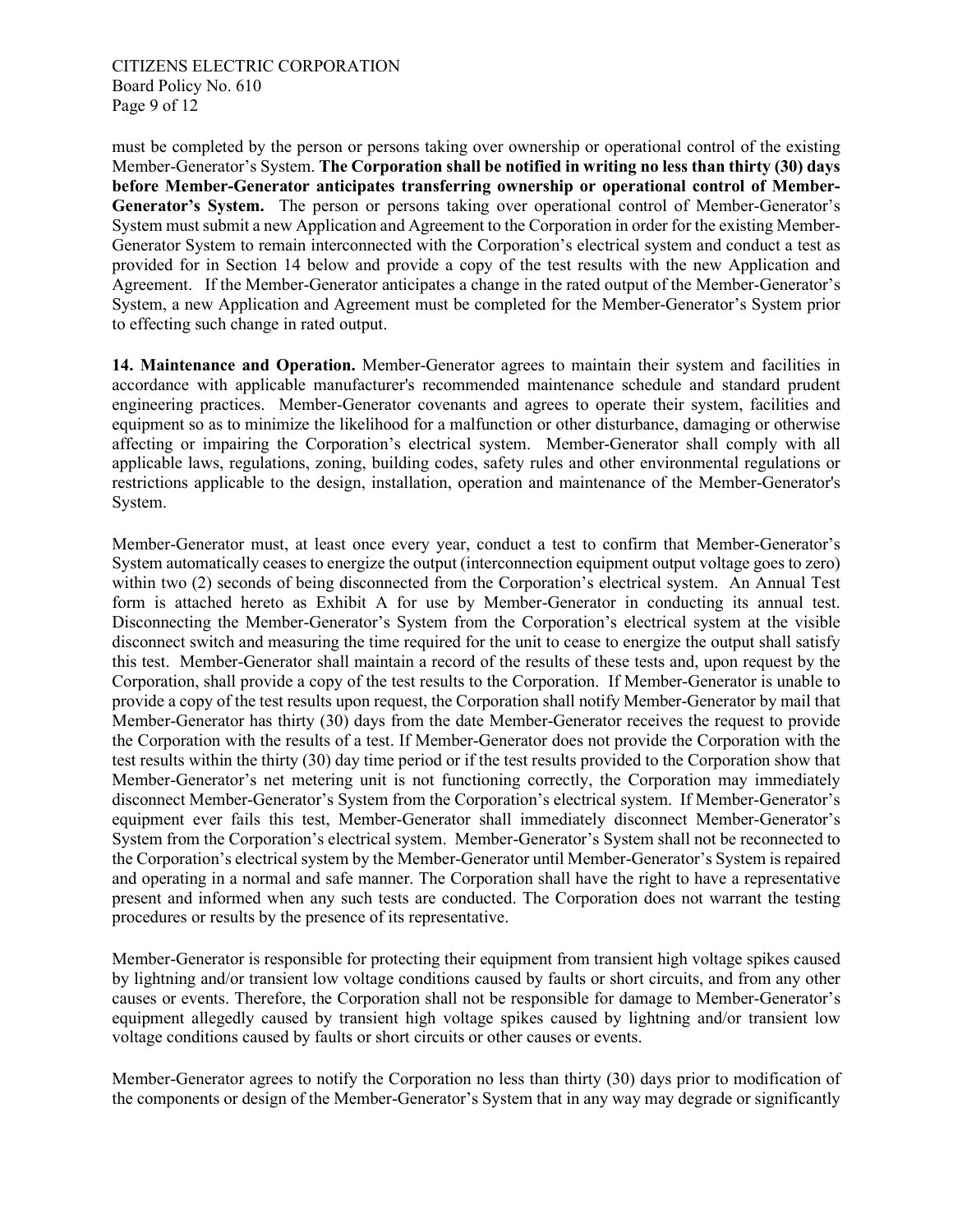alter the System's output characteristics. Member-Generator acknowledges that any such modifications will require submission of a new Application and Agreement to the Corporation.

**15. Point of Interconnection.** The interconnection point between the Member-Generator's System and the Corporation's electrical system shall be at the meter(s).

**16. Liability Insurance.** The Corporation suggests and recommends that Member-Generator have no less than \$1,000,000 of coverage so long as the Member-Generator's System is interconnected with the Corporation's electrical system so as to provide coverage for all risk of liability for personal injuries (including death) and damage to property arising out of or caused by the operation of Member-Generator's System.

Member-Generator may provide the recommended level of coverage by contracting with a provider of liability insurance licensed to conduct business in the State of Missouri. In such event Member-Generator will, upon request, furnish the Corporation with a certificate of insurance evidencing such coverage and naming the Corporation as an additional insured.

Member-Generator may self-insure against the risk of liability for personal injuries (including death) and damage to property arising out of or caused by the operation of Member-Generator's System. In such event, Member-Generator should have sufficient assets and property to cover the potential liability, ensuing losses, claims, legal actions, expenses including attorney fees and court costs incurred by Member-Generator for personal injuries (including death) and damage to property caused by operation of Member-Generator's System.

Please indicate (by checking box and initialing) whether Member-Generator will either:

- □ Obtain liability insurance. \_\_\_\_\_\_ (*initial)*
- □ Self-Insure. \_\_\_\_\_\_ (*initial)*

Member-Generator **MUST** initial the option chosen or the application will be deemed to be incomplete.

17. **Member-Generator's Liability and Indemnification.** Member-Generator shall assume all liability for and shall indemnify and hold harmless the Corporation, WVPA, and its members, trustees, directors, officers, managers, employees, agents, representatives, affiliates, successors and assigns from and against any claims, losses, costs and expenses of any kind or character to the extent they result from Member-Generator's negligence or other wrongful conduct in connection with the design, construction, installation, operation or maintenance of the Member-Generator's System. Such indemnity shall include, but is not limited to, financial responsibility for monetary losses, reasonable costs and expenses of defending an action or claim, damages related to death or injury, damages to property, and damages for the disruption of business.

## **Section E. Electrical Inspection/Certification**

The Member-Generator System referenced above satisfies all requirements set forth in Section C. above.

| Signature:                         | Date:                   |            |  |
|------------------------------------|-------------------------|------------|--|
| Print Name:                        |                         |            |  |
| <i>(If Applicable)</i> License $#$ | <b>Expiration Date:</b> | Issued by: |  |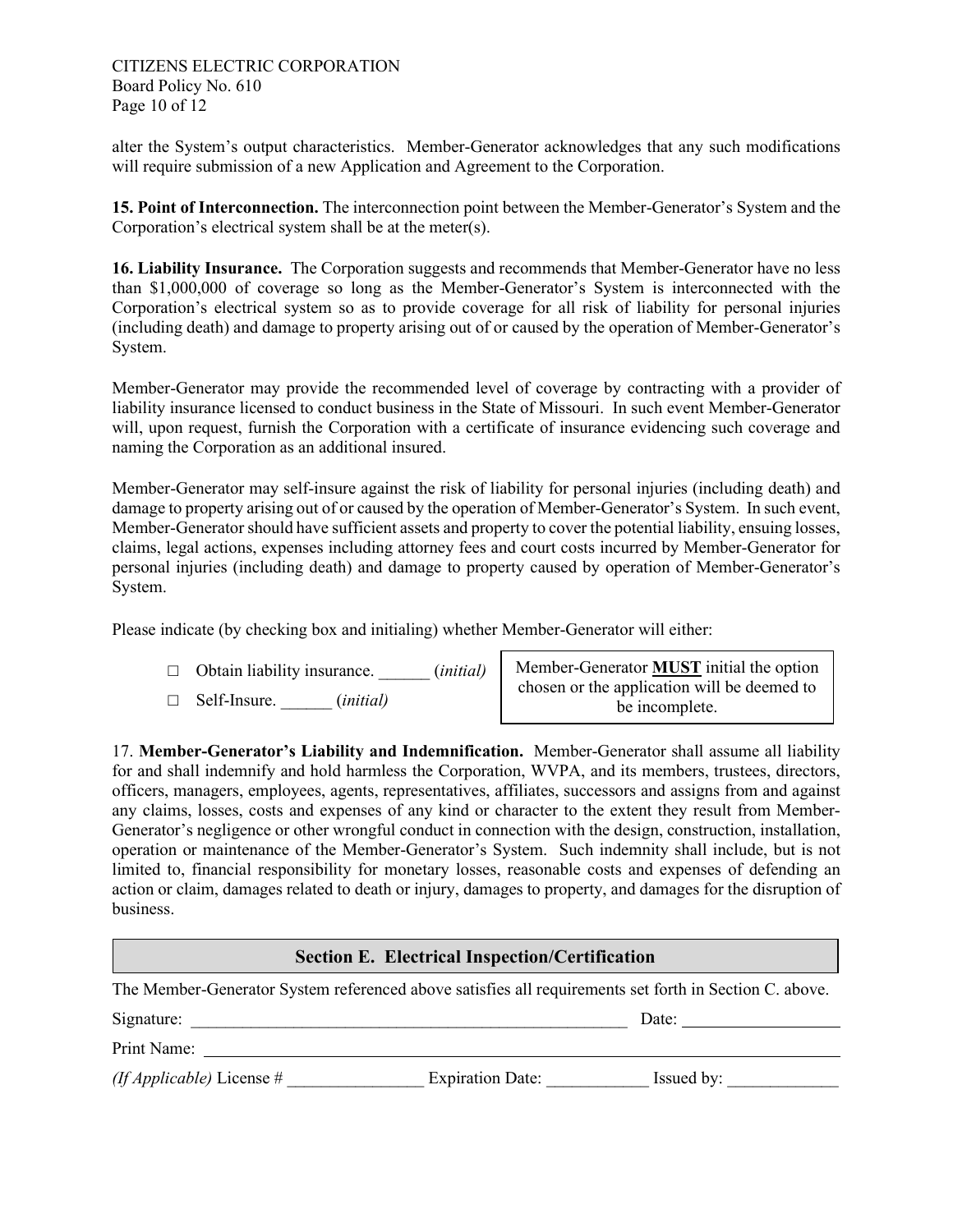### **Section F. Member-Generator Acknolwedgement**

**I have fully read, understand, and accept all provisions, terms and conditions set forth in this Application and Agreement. Furthermore, I agree not to operate the Member-Generator System in parallel with the Corporation's electrical distribution system until this Application and Agreement has been approved in writing by the Corporation.** 

Printed Name (Member-Generator):

Signed (Member-Generator): \_\_\_\_\_\_\_\_\_\_\_\_\_\_\_\_\_\_\_\_\_\_\_\_\_\_\_\_\_\_\_\_\_\_\_\_\_\_\_\_\_\_ Date:

# **If Applicable 2. If Approval of Application and Agreement** *Section G. Approval of Application and Agreement*

The Corporation does not, by approval of this Application and Agreement, assume any responsibility or liability for damage to property or physical injury to persons due to malfunction of Member-Generator's System or Member-Generator's negligence.

#### **This Application and Agreement is approved by**:

CITIZENS ELECTRIC CORPORATION

Representative Name and Title (print):

Signature of Representative:

Date: \_\_\_\_\_\_\_\_\_\_\_\_\_\_\_\_\_\_\_\_\_\_\_\_\_\_\_

### WABASH VALLEY POWER ASSOCIATION, INC.

(For systems with capacity of more than 10 kW but less than 100 kW)

Representative Name and Title (print):

Signature of Representative:

Date: